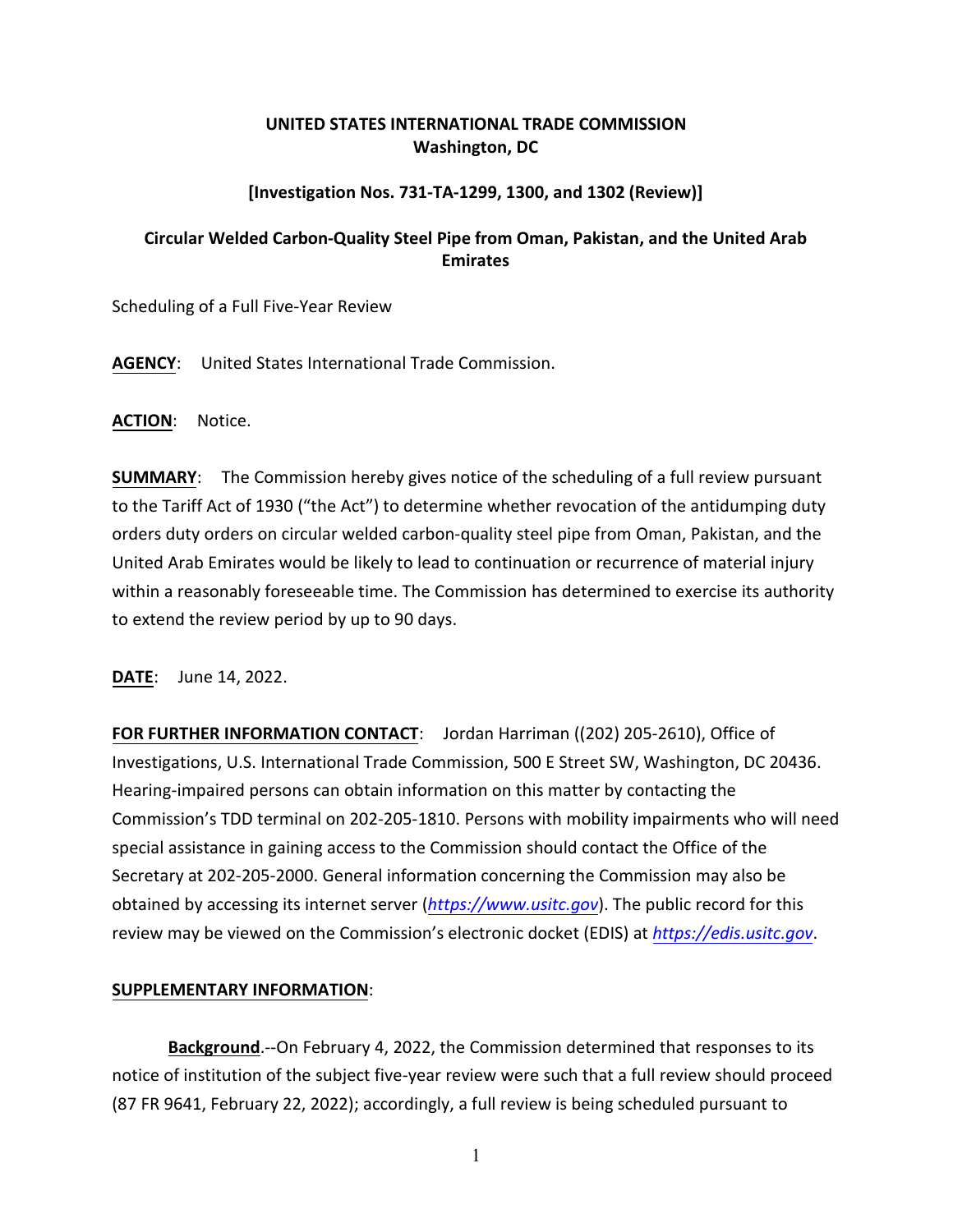section 751(c)(5) of the Tariff Act of 1930 (19 U.S.C. 1675(c)(5)). A record of the Commissioners' votes, the Commission's statement on adequacy, and any individual Commissioner's statements are available from the Office of the Secretary and at the Commission's website.

**Participation in the review and public service list**.--Persons, including industrial users of the subject merchandise and, if the merchandise is sold at the retail level, representative consumer organizations, wishing to participate in this review as parties must file an entry of appearance with the Secretary to the Commission, as provided in section 201.11 of the Commission's rules, by 45 days after publication of this notice. A party that filed a notice of appearance following publication of the Commission's notice of institution of the review need not file an additional notice of appearance. The Secretary will maintain a public service list containing the names and addresses of all persons, or their representatives, who are parties to the review.

For further information concerning the conduct of this review and rules of general application, consult the Commission's Rules of Practice and Procedure, part 201, subparts A and B (19 CFR part 201), and part 207, subparts A, D, E, and F (19 CFR part 207).

Please note the Secretary's Office will accept only electronic filings during this time. Filings must be made through the Commission's Electronic Document Information System (EDIS, *[https://edis.usitc.gov](https://edis.usitc.gov/)*.) No in-person paper-based filings or paper copies of any electronic filings will be accepted until further notice.

**Limited disclosure of business proprietary information (BPI) under an administrative protective order (APO) and BPI service list**.--Pursuant to section 207.7(a) of the Commission's rules, the Secretary will make BPI gathered in this review available to authorized applicants under the APO issued in the review, provided that the application is made by 45 days after publication of this notice. Authorized applicants must represent interested parties, as defined by 19 U.S.C. 1677(9), who are parties to the review. A party granted access to BPI following publication of the Commission's notice of institution of the review need not reapply for such access. A separate service list will be maintained by the Secretary for those parties authorized to receive BPI under the APO.

**Staff report**.--The prehearing staff report in the review will be placed in the nonpublic record on September 22, 2022, and a public version will be issued thereafter, pursuant to section 207.64 of the Commission's rules.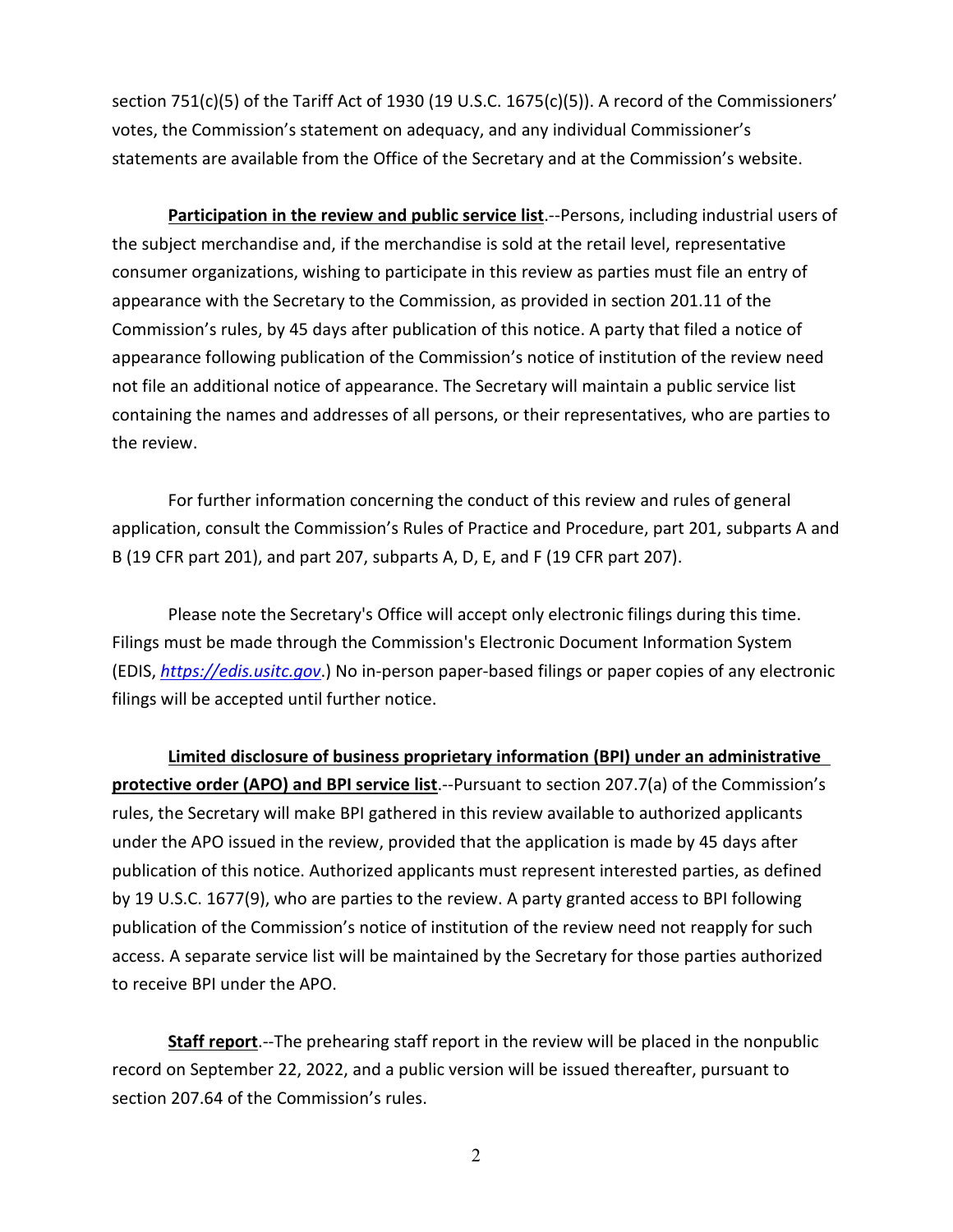**Hearing**.-- The Commission will hold a hearing in connection with these reviews beginning at 9:30 a.m. on October 13, 2022. Information about the place and form of the hearing, including about how to participate in and/or view the hearing, will be posted on the Commission's website at [https://www.usitc.gov/calendarpad/calendar.html.](https://www.usitc.gov/calendarpad/calendar.html) Interested parties should check the Commission's website periodically for updates. Requests to appear at the hearing should be filed in writing with the Secretary to the Commission on or before October 4, 2022. A nonparty who has testimony that may aid the Commission's deliberations may request permission to present a short statement at the hearing. All parties and nonparties desiring to appear at the hearing and make oral presentations should attend a prehearing conference to be held at 9:30 a.m. on October 6, 2022. Oral testimony and written materials to be submitted at the public hearing are governed by sections 201.6(b)(2), 201.13(f), and 207.24 of the Commission's rules. Parties must submit any request to present a portion of their hearing testimony **in camera** no later than 7 business days prior to the date of the hearing.

**Written submissions**.--Each party to the review may submit a prehearing brief to the Commission. Prehearing briefs must conform with the provisions of section 207.65 of the Commission's rules; the deadline for filing is September 30, 2022. Parties may also file written testimony in connection with their presentation at the hearing, as provided in section 207.24 of the Commission's rules, and posthearing briefs, which must conform with the provisions of section 207.67 of the Commission's rules. The deadline for filing posthearing briefs is October 25, 2022. In addition, any person who has not entered an appearance as a party to the review may submit a written statement of information pertinent to the subject of the review on or before October 25, 2022. On November 17, 2022, the Commission will make available to parties all information on which they have not had an opportunity to comment. Parties may submit final comments on this information on or before November 21, 2022, but such final comments must not contain new factual information and must otherwise comply with section 207.68 of the Commission's rules. All written submissions must conform with the provisions of section 201.8 of the Commission's rules; any submissions that contain BPI must also conform with the requirements of sections 201.6, 207.3, and 207.7 of the Commission's rules. The Commission's *Handbook on Filing Procedures*, available on the Commission's website at [https://www.usitc.gov/documents/handbook\\_on\\_filing\\_procedures.pdf,](https://www.usitc.gov/documents/handbook_on_filing_procedures.pdf) elaborates upon the Commission's procedures with respect to filings.

Additional written submissions to the Commission, including requests pursuant to section 201.12 of the Commission's rules, shall not be accepted unless good cause is shown for accepting such submissions, or unless the submission is pursuant to a specific request by a Commissioner or Commission staff.